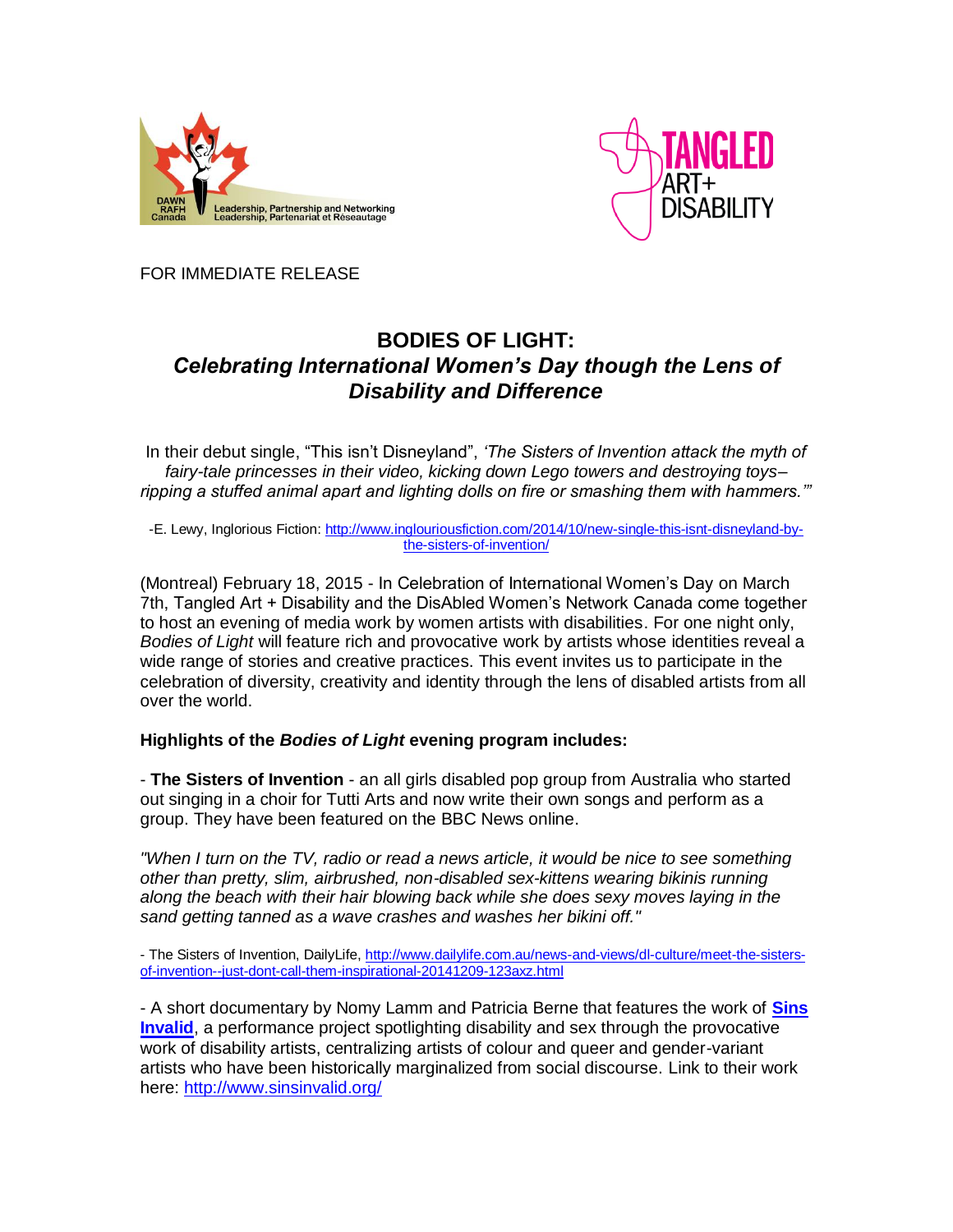### **Panelists include:**

Catherine McKinnon, Director of the Deaf Arts and Film Festival Patty Berne, Co-founder of Sins Invalid Bonnie Brayton, National Executive Director of DisAbled Women's Network Canada Laurence Parent, Mobile Media Lab Rina Fraticelli, Exective Director of Tangled Art + Disability With guest speaker: Pat Israel, one of the founding members of DisAbled Women's Network Canada

### **Details:**

March 7th, 2015 3:30–5pm: PANEL DISCUSSION (FREE) 6-8pm: FILM SCREENINGS Innis Town Hall 2 Sussex Ave, Toronto

Tickets available here:<https://guestlistapp.com/events/306921> General Admission: \$10 People with disabilities: \$5 PSW: Free

Website:<http://tangledarts.org/bodies-of-light/> Facebook event:<https://www.facebook.com/events/1534061113538213/> Twitter: @TangledArtsTO

This event is sponsored by NBCUniversal.

**[Tangled Art +](http://tangledarts.org/) Disability** is a charitable organization dedicated to developing and showcasing the work of artists with disabilities. For over ten years, Tangled has been a leader and catalyst bringing together artists with disabilities and a diverse public through a wide range of performance, media and visual arts events. Tangled uses the power of art as a transforming medium to enhance the understanding and acceptance that people with disabilities can and do make significant contributions to all aspects of society, in particular the arts and an evolving cultural sector. Link to their website: <http://tangledarts.org/>

**[DAWN-RAFH Canada's](http://www.dawncanada.net/)** DisAbled Women's Network (DAWN-RAFH) Canada is a national, feminist, cross-disability organization whose mission is to end the poverty, isolation, discrimination and violence experienced by Canadian women with disabilities and Deaf women. DAWN-RAFH is an organization that works towards the advancement and inclusion of women and girls with disabilities and Deaf women in Canada. DAWN-RAFH Canada's overarching strategic theme is one of leadership, partnership and networking to engage all levels of government and the wider disability and women's sectors and other stakeholders in addressing our key issues. Link to their website: <http://www.dawncanada.net/>

# **Access Information:**

This event is in a barrier-free location. There will be ASL interpreters and attendant care. We request that you help us to make this a scent-free environment. For any other